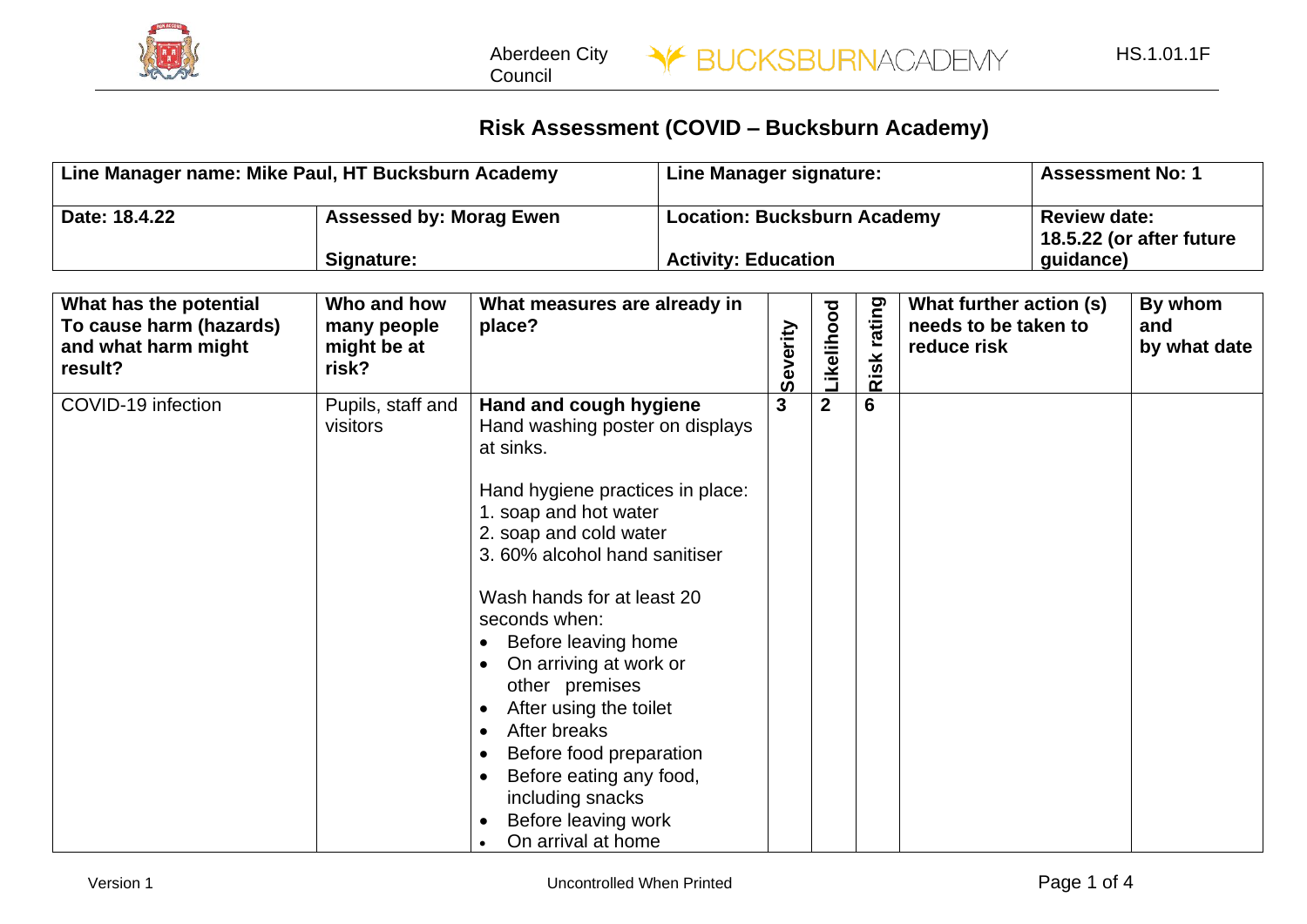

Aberdeen City Council



| What has the potential<br>To cause harm (hazards)<br>and what harm might<br>result? | Who and how<br>many people<br>might be at<br>risk? | What measures are already in<br>place?                                                                                                                                                                                                                                                       | everity | <b>ikelihood</b> | rating<br>isk<br>$\alpha$ | What further action (s)<br>needs to be taken to<br>reduce risk | By whom<br>and<br>by what date |
|-------------------------------------------------------------------------------------|----------------------------------------------------|----------------------------------------------------------------------------------------------------------------------------------------------------------------------------------------------------------------------------------------------------------------------------------------------|---------|------------------|---------------------------|----------------------------------------------------------------|--------------------------------|
|                                                                                     |                                                    | Respiratory and cough hygiene<br>measures in place (cough into<br>crook of elbow, dispose of used<br>tissues)                                                                                                                                                                                |         |                  |                           |                                                                |                                |
|                                                                                     |                                                    | <b>Physical distancing</b><br>No requirement for physical<br>distancing, however, physical<br>distancing in classrooms for<br>pupils and staff areas will be<br>supported.                                                                                                                   |         |                  |                           |                                                                |                                |
|                                                                                     |                                                    | <b>Face coverings</b><br>Must be worn in communal areas<br>i.e. corridors, staff rooms, dining<br>rooms, offices when not seated.<br>Those who want to will be<br>supported to wear face coverings<br>in classrooms. Staff are<br>encouraged to continue to wear<br>face coverings in class. |         |                  |                           |                                                                |                                |
|                                                                                     |                                                    | <b>Ventilation</b><br>CO2 monitors in place.<br>Windows and doors should be<br>opened regularly to ensure good<br>ventilation.                                                                                                                                                               |         |                  |                           |                                                                |                                |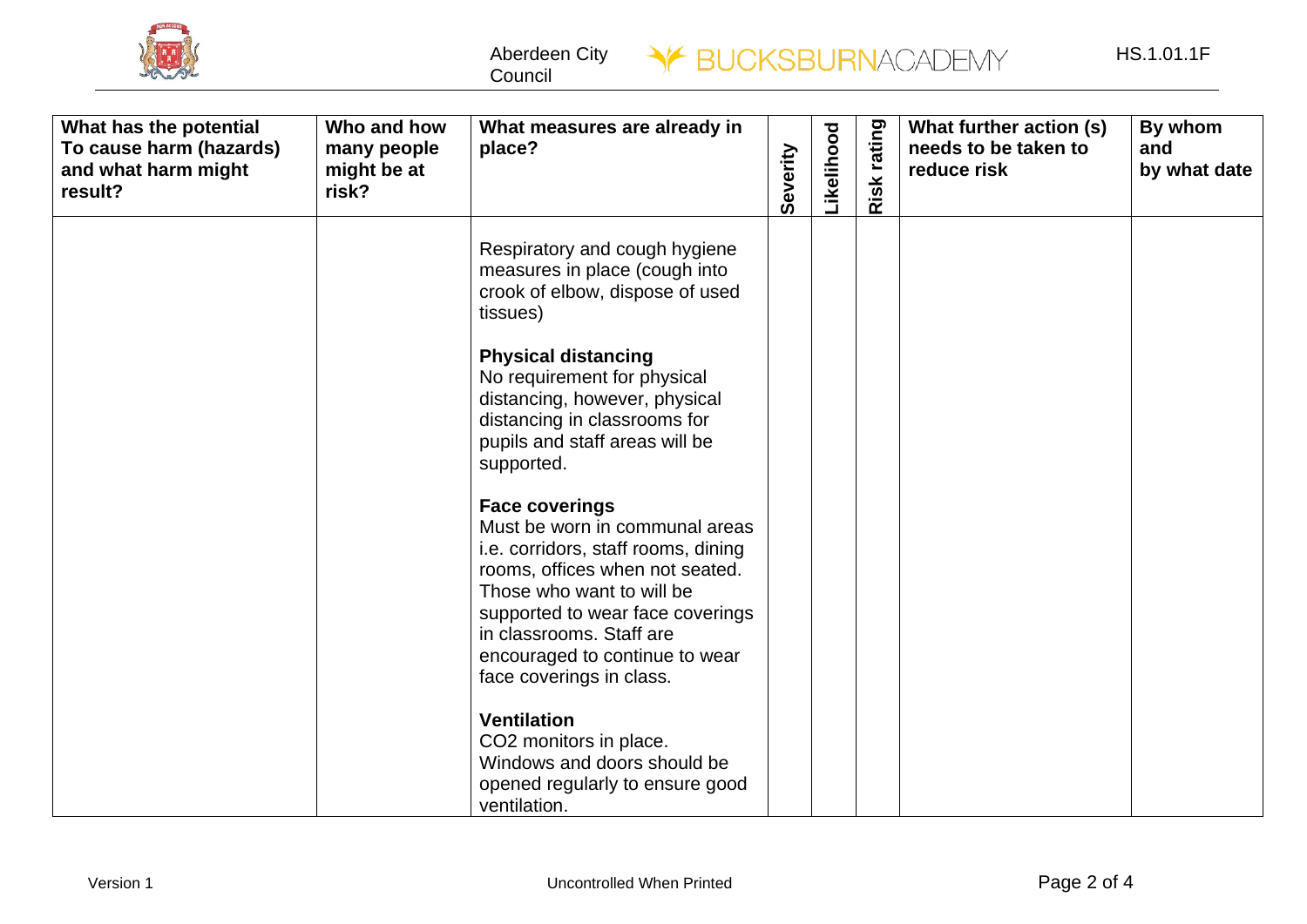

| What has the potential<br>To cause harm (hazards)<br>and what harm might<br>result? | Who and how<br>many people<br>might be at<br>risk? | What measures are already in<br>place?                                                                                                                                                                                            | everity<br>ഗ | <b>ikelihood</b> | rating<br>Risk | What further action (s)<br>needs to be taken to<br>reduce risk                   | By whom<br>and<br>by what date  |
|-------------------------------------------------------------------------------------|----------------------------------------------------|-----------------------------------------------------------------------------------------------------------------------------------------------------------------------------------------------------------------------------------|--------------|------------------|----------------|----------------------------------------------------------------------------------|---------------------------------|
| <b>Contaminated surfaces</b>                                                        | Pupils, staff and<br>visitors                      | <b>Environmental cleaning</b><br>Regular surface cleaning<br>Enhanced cleaning of bathrooms<br>Desk sharing, should be cleaned<br>before and after use.                                                                           | $\mathbf{3}$ | $\overline{2}$   | $6\phantom{1}$ |                                                                                  |                                 |
| Aerosol generating<br>procedures                                                    | Pupils, staff and<br>visitors                      | PPE will continue to be worn as<br>required (i.e. aprons, gloves,<br>FRFM, eye protection)                                                                                                                                        | $\mathbf{3}$ | $\mathbf{2}$     | 6              |                                                                                  |                                 |
| Staff on the Highest Risk List                                                      | Pupils, staff and<br>visitors                      | Individual risk assessment to be<br>carried out.<br><b>Distance Aware Scheme</b><br>supported in schools                                                                                                                          | 3            | 3                | 9              | All those with an<br>individual risk<br>assessment will be asked<br>to reassess. | All staff<br>From 18th<br>April |
| Transmission of virus from<br>infected persons                                      | Pupils, staff and<br>visitors                      | <b>Self-isolation</b><br>Children, young people and staff<br>must stay at home and self-<br>isolate if they:<br>have symptoms of COVID-19,<br>whether they feel unwell or<br>not<br>have tested positive, even if<br>asymptomatic | $\mathbf{3}$ | 3                | 9              |                                                                                  |                                 |